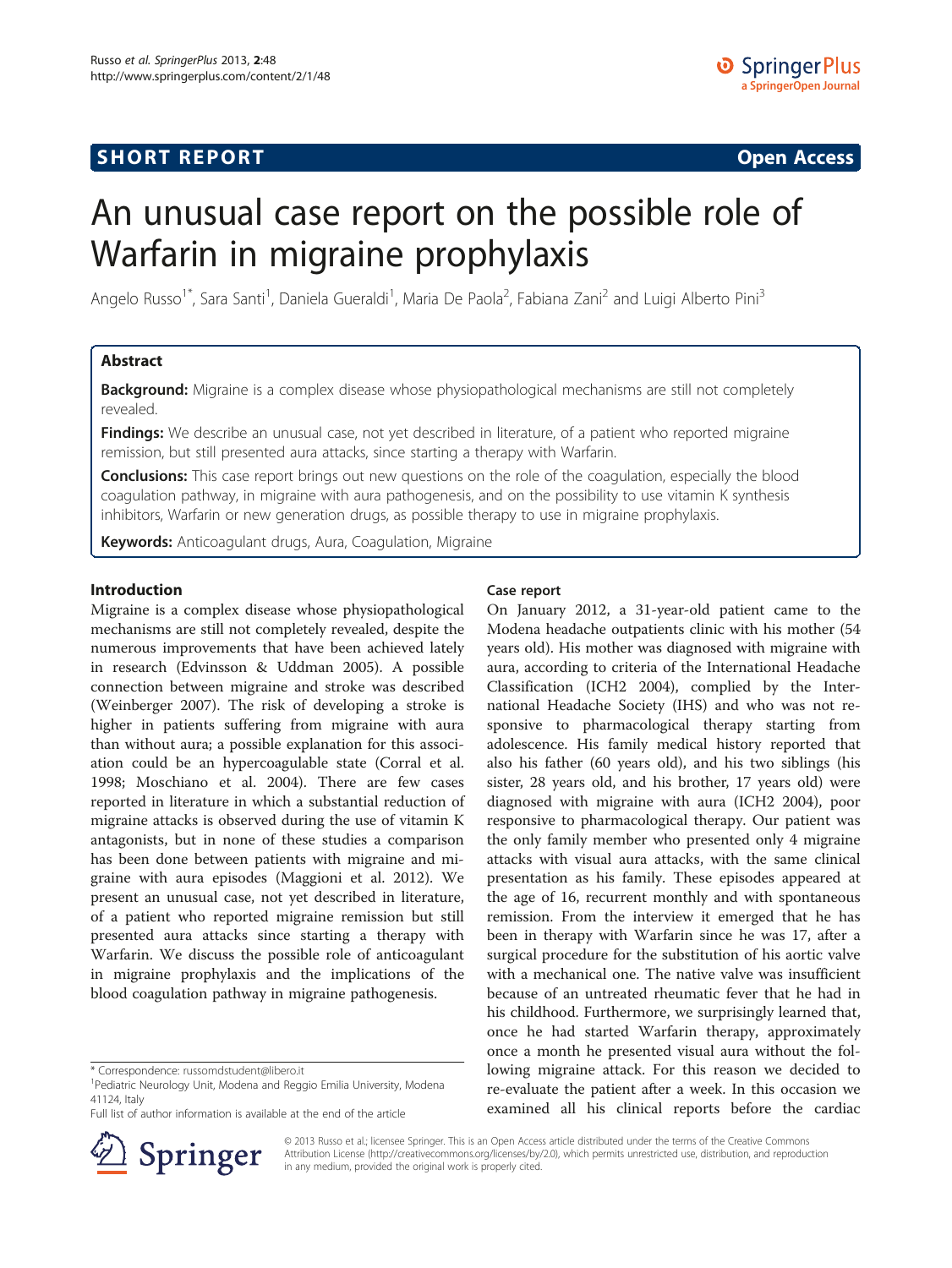surgery, and we didn't find any data supporting the hypothesis of a secondary cause for his previous migraine attacks; also, we confirmed that he suffered from migraine with aura, according to ICH2 2004. Also, we didn't find any abnormality on physical and psychological examination, brain MRI and routine blood tests. Eventually, we examined more carefully the patient regarding his coagulative state. He was evaluated for antithrombin 3, plasminogen, protein C and S, prothrombin time, activated partial thromboplastin time, factor V-Leiden, von Willebrand factor ristocetin cofactor activity, antinuclear antibody, serum lactic and pyruvic acid, lupus anticoagulant, antiphospholipid antibodies, factor II and methylenetetrahydrofolate reductase and homocysteine. We didn't find anything beyond the normal range, beside his value of INR of 2.64, due to his Warfarin therapy.

## **Discussion**

Current molecular and functional studies suggest a way to incorporate the different aspects into an integrated hypothesis as neurovascular headaches (Edvinsson & Uddman [2005](#page-2-0)). There are evidences that a prothrombotic tendency may be involved in migraine pathogenesis, particularly in patients with migraine with aura and patients with migrainous stroke (Weinberger [2007](#page-2-0); Corral et al. [1998](#page-2-0); Moschiano et al. [2004](#page-2-0)). In the last 15 years, the possible role of coagulation defects in migraine patients during attacks and in the intercritical phase has partially been investigated, and some alterations have been discovered, such as resistance to activate protein C due to Factor V Leiden mutation, factor II 20210 mutation, factor V 1692 mutation, antithrombin, protein C, and protein S deficiencies, elevated factor VIII levels and homocysteinemia (Maggioni et al. [2012](#page-2-0); Hering-Hanit et al. [2001\)](#page-2-0). Furthermore, in literature, many cases are described in which patients reported migraine remission or mayor improvements after starting a Warfarin therapy for a different cause; in these studies it was not evaluated the different patient's answer in migraine with or without aura (Teber et al. [2011](#page-2-0)). We present the unusual case, not yet described in literature, of a patient who reported migraine remission but still presented aura attacks with a monthly frequency since starting a therapy with Warfarin after a surgical procedure of aortic valve substitution. The fact that he still presented aura attacks is very important, because coagulation defects are nowadays considered more relevant in the pathogenesis of migraine with aura than without (Edvinsson & Uddman [2005;](#page-2-0) Weinberger [2007;](#page-2-0) Corral et al. [1998;](#page-2-0) Moschiano et al. [2004\)](#page-2-0); moreover, our patient didn't have any coagulation deficit. This might invite to a careful consideration on the effective role of the blood coagulation pathway on migraine with and without aura pathogenesis. This last hypotesis is reinforced considering the fact that our patient is the only family member who experienced a complete remission of migraine attacks, with only aura episodes. Indeed, the other four components of his family, that in this case we can consider as controls, kept suffering from migraine with aura attacks, and all of them are poor responsive to pharmacological therapy. Given the high ratio between risks and benefits with the dosage that our patient was using to obtain an INR between 2 and 3, several authors suggested to carry on observational studies with Warfarin with dosage that can make patients achieve an INR only slightly beyond 1.2, but in literature the only doubleblind-trial with acenocoumarol at low dosage failed to demonstrate the usefulness in migraine prophylaxis (Wammes-van der Heijden et al. [2005](#page-2-0)). Currently, experiments with new anticoagulant drugs that might both answer on the possible role of blood coagulation pathway on migraine pathogenesis and that might be used as prophylactive therapy are taking place (Ahrens et al. [2010;](#page-2-0) Mavrakanas & Bounameux [2011](#page-2-0)). Also changes of global hemodynamic after aortic-valve replacement could be considered on migraine with and without aura outcome. Further studies are needed to assess the exact role of the blood coagulation pathway in the pathogenesis of migraine with and without aura; the role of Warfarin in the improvement of migraine prognosis and the possible different reactions to Warfarin between patients with migraine with and without aura. Also, we can consider the use of other anticoagulant drugs that have an effect on the blood coagulation pathway but with a better pharmacokinetic and pharmacodynamic profile.

### Ethical approval

Consent was obtained from the child's parents for the preparation and publication of this case report.

#### Competing interests

The authors declared no potential conflicts of interest with respect to the research, authorship, and/or publication of this article.

#### Authors' contributions

AR was a key member of the clinical team and made the clinical diagnosis. He had full access to all of the data in the study, takes responsibility for the integrity of data and the accuracy of the data analysis, and wrote the manuscript. SS revised the first draft of the manuscript. DG revised the second draft of the manuscript. MDP executed and supervised the psychological test. FZ executed the psychological test. LAP co-designed the study and discussed data interpretation. All authors have contributed to, seen, and approved the manuscript.

#### Acknowledgments

This study was performed in the University and Polyclinic of Modena.

#### Financial disclosure/funding

The authors received no financial support for the research, authorship, and/ or publication of this article.